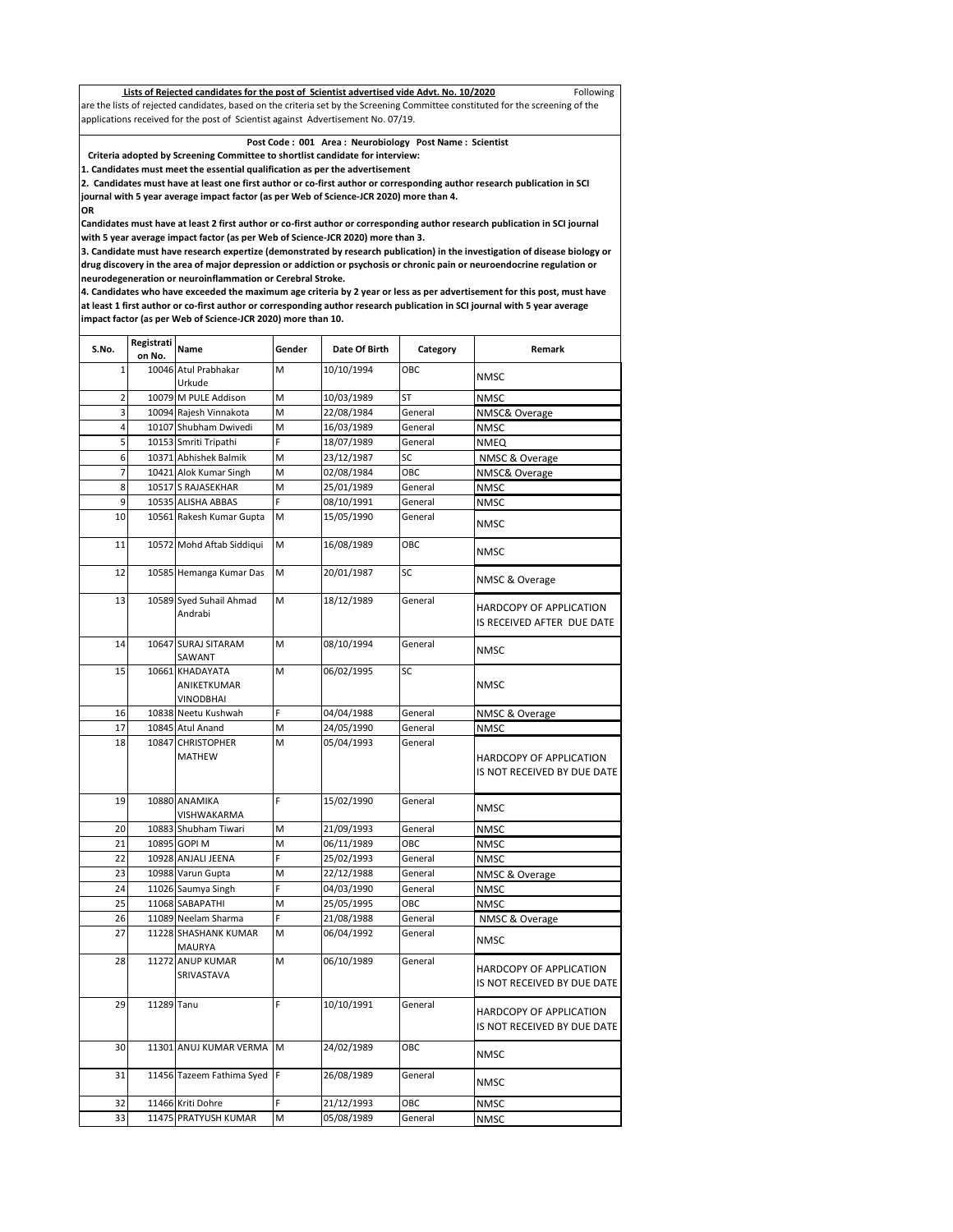| 34 | 11507 Sourajit Mukherjee                  | M   | 13/03/1992 | General | <b>HARDCOPY OF APPLICATION</b><br>IS NOT RECEIVED BY DUE DATE |
|----|-------------------------------------------|-----|------------|---------|---------------------------------------------------------------|
| 35 | 11527 SHUBHAM NEMA                        | M   | 03/11/1989 | General | <b>NMSC</b>                                                   |
| 36 | 11551 Rahul Champatrao<br>Bhoyar          | M   | 20/04/1989 | OBC     | <b>HARDCOPY OF APPLICATION</b><br>IS NOT RECEIVED BY DUE DATE |
| 37 | 11565 JAGTAP HRISHIKESH<br>GAJENDRA       | M   | 10/06/1995 | OBC     | <b>NMSC</b>                                                   |
| 38 | 11598 Rahul Swarnkar                      | M   | 18/09/1993 | General | <b>NMSC</b>                                                   |
| 39 | 11689 SUSHREE SANGITA<br><b>MOHAPATRA</b> | F   | 17/07/1991 | General | <b>NMSC</b>                                                   |
| 40 | 11744 MONOSHREE SARMA                     | IE. | 15/07/1991 | General | <b>NMSC</b>                                                   |
| 41 | 11769 Sourajit Mukherjee                  | M   | 13/03/1992 | General | <b>NMSC</b>                                                   |

 **Post Code : 004 Area : Host-pathogen interactions Post Name : Scientist Criteria Criteria Criteria adopted by Screening Committee to shortlist PwD candidate for interview:**

**1. Essential qualification as per advertisement No. 10/2020**

**2. At least one First Author publication with IF≥3.5, Impact Factor of 2019 has been considered.**

**Criteria adopted by Screening Committee to shortlist SC candidate for interview:**

**1. Essential qualification as per advertisement No. 10/2020**

**2. At least one First Author publication with IF≥4.0, Impact Factor of 2019 has been considered.**

| S.No.          | Registrati<br>on No. | Name                                  | Gender | Date Of Birth | Category           | Remark                                                  |
|----------------|----------------------|---------------------------------------|--------|---------------|--------------------|---------------------------------------------------------|
| $\mathbf{1}$   |                      | 10083 Jitendra Kumar                  | M      | 22/08/1990    | SC                 | <b>NMSC</b>                                             |
| $\overline{2}$ |                      | 10103 Vipin singh                     | M      | 02/08/1984    | SC                 | <b>NMSC</b>                                             |
| 3              |                      | 10104 SAURABH KUMAR                   | M      | 27/12/1988    | SC.                |                                                         |
|                |                      | <b>CHHONKER</b>                       |        |               |                    | <b>NMSC</b>                                             |
| 4              |                      | 10126 K Hema                          | F.     | 20/07/1988    | SC                 | <b>NMSC</b>                                             |
| 5              |                      | 10132 Dinanath Tukaram<br>Gaikwad     | M      | 23/06/1983    | SC                 | HARD COPY OF APPLICATION IS<br>NOT RECEIVED BY DUE DATE |
| 6              |                      | 10136 Radhey Shyam<br>Kaushal         | M      | 03/07/1984    | <b>SC</b>          | <b>NMSC</b>                                             |
| $\overline{7}$ |                      | 10151 MD IMRAN                        | M      | 10/11/1985    | General PWD-<br>OН | <b>NMSC</b>                                             |
| 8              |                      | 10157 Gangalla Ravi                   | M      | 01/07/1990    | OBC PWD-OH         | <b>NMSC</b>                                             |
| 9              |                      | 10164 Vinod Dhanraj Umare             | M      | 17/07/1983    | SC                 | OVER AGE, NMSC                                          |
| 10             |                      | 10189 GHANSHYAM KUMAR M<br>SATYAPAL   |        | 15/08/1989    | SC.                | HARD COPY OF APPLICATION IS<br>NOT RECEIVED BY DUE DATE |
| 11             |                      | 10209 DINESHA KN                      | M      | 13/03/1985    | SC                 | <b>NMSC</b>                                             |
| 12             |                      | 10213 Duraipandian<br>Muthaiah        | M      | 29/05/1987    | SC                 | HARD COPY OF APPLICATION IS<br>NOT RECEIVED BY DUE DATE |
| 13             |                      | 10249 Mohit Kumar                     | M      | 19/03/1989    | SC                 | NMSC/NMEQ                                               |
| 14             |                      | 10295 Mangesh Vasant<br>Suryavanshi   | M      | 23/11/1986    | SC                 | NMSC                                                    |
| 15             |                      | 10333 Bapi Biswas                     | M      | 18/02/1989    | SC                 | <b>NMSC</b>                                             |
| 16             |                      | 10337 Pooja Rani Mina                 | Ë      | 26/11/1990    | ST PWD-OH          | NOT ELIGIBLE AS POST IS<br>RESERVED FOR SC              |
| 17             |                      | 10356 Bindu S                         | Ë      | 07/11/1994    | OBC PWD-OH         | <b>NMSC</b>                                             |
| 18             |                      | 10444 Hari Ram                        | M      | 09/01/1986    | SC                 | <b>NMSC</b>                                             |
| 19             |                      | 10469 ANAND GULABRAO<br><b>BODADE</b> | M      | 18/05/1987    | SC                 | NMSC                                                    |
| 20             |                      | 10483 Abhilasha                       | Ë      | 10/10/1988    | SC.                | NMSC                                                    |
| 21             |                      | 10524 Sandipan Mukherjee              | M      | 13/06/1988    | General PWD-<br>HН | <b>NMSC</b>                                             |
| 22             |                      | 10526 Mohammad Kashif                 | M      | 07/04/1988    | OBC PWD-OH         | <b>NMSC</b>                                             |
| 23             |                      | 10551 Inderjeet                       | M      | 12/06/1990    | SC                 | <b>NMSC</b>                                             |
| 24             | 10557                | <b>GAUTAM SUDAMRAO</b><br>KHILLARE    | M      | 11/03/1985    | SC                 | HARD COPY OF APPLICATION IS<br>NOT RECEIVED BY DUE DATE |
| 25             |                      | 10564 Sharat Chandra                  | M      | 23/07/1997    | SC                 | <b>NMSC</b>                                             |
| 26             |                      | 10574 Kumar E                         | M      | 10/04/1987    | SC                 | <b>NMSC</b>                                             |
| 27             |                      | 10597 Veenu Singhal                   | Ë      | 20/11/1994    | SC.                | <b>NMSC</b>                                             |
| 28             |                      | 10601 ASHWINI KUMAR<br><b>DUBEY</b>   | M      | 07/12/1989    | General PWD-<br>OH | <b>NMSC</b>                                             |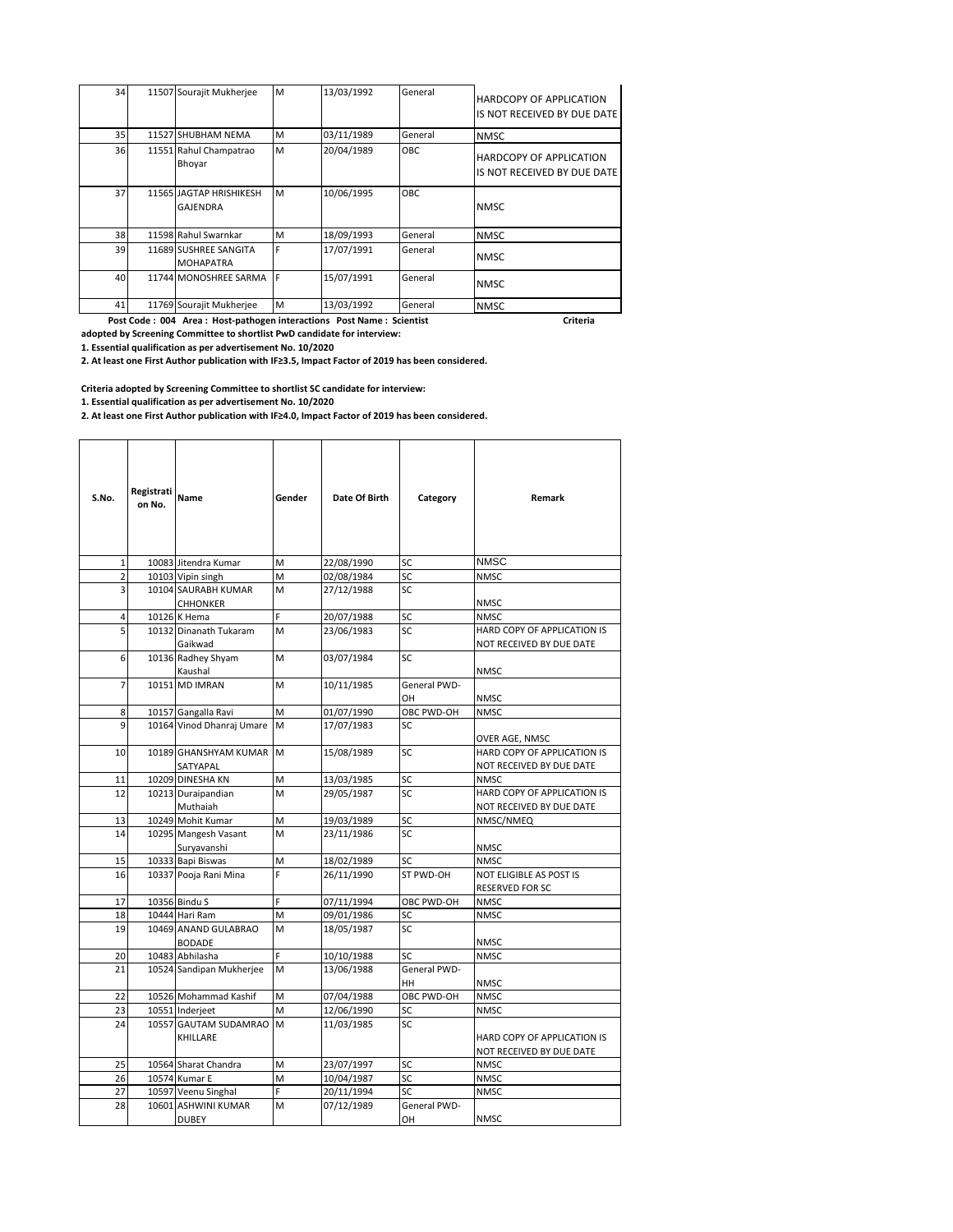| 29       | 10609 Jayshree                          | F      | 02/09/1992               | SC           | HARDCOPY OF APPLICATION IS                            |
|----------|-----------------------------------------|--------|--------------------------|--------------|-------------------------------------------------------|
|          |                                         |        |                          | SC           | RECEIVED AFTER DUE DATE                               |
| 30       | 10635 SHOBHIT RAJ VIMAL                 | M      | 15/12/1989               |              | HARDCOPY OF APPLICATION IS<br>RECEIVED AFTER DUE DATE |
| 31       | 10682 Pankaj Kumar<br>Chowdhary         | M      | 16/10/1989               | SC           | NMSC                                                  |
| 32       | 10714 SUPRIYA RAJENDRA                  | F      | 02/04/1989               | SC           |                                                       |
|          | RANANAWARE                              |        |                          |              |                                                       |
|          |                                         |        |                          |              | NMSC                                                  |
| 33       | 10724 AMIT KUMAR KUREEL M               |        | 20/07/1985               | SC           | <b>NMSC</b>                                           |
| 34       | 10755 Vinod Kumar                       | M      | 22/08/1991               | SC           | <b>NMSC</b>                                           |
| 35       | 10762 Anil Kumar Ram                    | M      | 12/01/1985               | SC           | <b>NMSC</b>                                           |
| 36       | 10769 SANDEEP KUMAR                     | M      | 13/12/1983               | SC           |                                                       |
|          | <b>SINGH</b>                            |        |                          |              | OVER AGE, NMSC                                        |
| 37       | 10790 DEEPAK PRAVEEN RAJ                | M      | 27/08/1991               | SC           | <b>NMSC</b>                                           |
| 38       | 10813 SAVITA DEVI                       | F      | 26/04/1992               | SC           | <b>NMSC</b>                                           |
| 39       | 10830 NEHA                              |        | 17/09/1990               | SC           | NMSC                                                  |
| 40       | 10833 VASANTHARAJA D                    | M      | 20/02/1987               | SC           | HARDCOPY OF APPLICATION IS                            |
|          |                                         |        |                          |              | RECEIVED AFTER DUE DATE                               |
| 41       | 10889 Kappaladeepthi                    | F      | 26/08/1991               | SC           | <b>NMSC</b>                                           |
| 42       | 10903 Deepak Kumar                      | M      | 20/10/1991               | SC           | <b>NMSC</b>                                           |
| 43       | 10973 ARCHANA                           | Ë      | 07/09/1990               | SC           | <b>NMSC</b>                                           |
| 44       | 11062 Shivani Kumar                     | F      | 22/09/1991               | SC           | HARD COPY OF APPLICATION IS                           |
|          |                                         |        |                          |              | NOT RECEIVED BY DUE DATE                              |
| 45       | 11114 USHA K                            | F      | 06/07/1985               | SC           | <b>NMSC</b>                                           |
| 46       | 11122 PANKAJ VERMA                      | М      | 02/06/1986               | SC           | <b>NMSC</b>                                           |
| 47       | 11167 TAMILARASAN                       | M      | 24/05/1989               | SC           |                                                       |
|          | KAMALANATHAN                            |        |                          |              | <b>NMSC</b>                                           |
| 48       | 11175 SWAPNIL SUNIL                     | M      | 28/05/1989               | SC           |                                                       |
|          | TALKAR                                  |        |                          |              | <b>NMSC</b>                                           |
| 49       | 11183 shan ahamed<br>tharifkhan         | M      | 03/06/1988               | OBC PWD-OH   | NMSC                                                  |
| 50       | 11186 Kuljinder Kaur                    | F      | 26/05/1977               | SC           | OVER AGE, NMSC                                        |
| 51       | 11224 Narendra Kumar                    | M      | 16/12/1981               | SC           | HARD COPY OF APPLICATION IS                           |
|          |                                         |        |                          |              | NOT RECEIVED BY DUE DATE                              |
| 52       | 11256 KOMBIAH S                         | M      | 06/07/1989               | SC           | <b>NMSC</b>                                           |
| 53       | 11258 Shaminder Singh                   | М      | 19/11/1986               | SC           | <b>NMSC</b>                                           |
| 54       | 11286 ABHILASHA KANAUJIA                | lF.    | 24/11/1985               | SC           |                                                       |
|          |                                         |        |                          |              | NMSC                                                  |
| 55       | 11288 RAMESH SETHY                      | М      | 10/07/1990               | SC PWD-OH    | NMSC                                                  |
| 56       | 11331 NIMMA RAMESH                      | M      | 03/08/1991               | SC           | HARD COPY OF APPLICATION IS                           |
|          |                                         |        |                          |              | NOT RECEIVED BY DUE DATE                              |
| 57       | 11341 Kirti Shila Sonkar                | F      | 12/03/1989               | SC           | <b>NMSC</b>                                           |
| 58       | 11358 PALLAPATI ANUSHA                  | F      | 28/08/1990               | SC           | HARD COPY OF APPLICATION IS                           |
|          | RANI                                    |        |                          |              | NOT RECEIVED BY DUE DATE                              |
| 59<br>60 | 11369 Arti Gautam<br>11422 PAYAL MANDAL | F<br>F | 18/06/1989<br>02/07/1989 | SC<br>SC     | <b>NMSC</b><br><b>NMSC</b>                            |
| 61       | 11472 Uday Kumar R                      | М      | 31/03/1993               | SC           | NMSC                                                  |
| 62       | 11501 Abid Ali Sheikh                   | M      | 05/12/1979               | General PWD- | Incomplete Application (No                            |
|          |                                         |        |                          | VH           | Signature)                                            |
| 63       | 11517 Neeraj Kumar                      | Μ      | 27/09/1986               | SC           | <b>NMSC</b>                                           |
| 64       | 11534 BHARTI KUMARI                     |        | 07/03/1990               | SC           | NMSC                                                  |
| 65       | 11541 Deepali Vilas Bobade              | F      | 04/11/1988               | SC           |                                                       |
|          |                                         |        |                          |              | <b>NMSC</b>                                           |
| 66       | 11561 DIPTI GAWAI                       | F      | 04/01/1987               | SC           | <b>NMSC</b>                                           |
| 67       | 11613 MONIKA BHARDWAJ                   | F      | 16/11/1987               | SC           | NMSC                                                  |
| 68       | 11629 KAUSHIK                           | M      | 01/01/1982               | General PWD- |                                                       |
|          | BHATTACHARJEE                           |        |                          | VH           | NMSC                                                  |
| 69       | 11662 VIJAY SINGH                       | М      | 07/07/1983               | SC           | OVER AGE, NMSC                                        |
| 70       | 11739 Shweta Raj                        |        | 15/12/1989               | SC           | NMSC                                                  |
| 71       | 11749 Shivangi                          | F      | 05/08/1993               | SC           | NMSC/NMEQ                                             |
| 72       | 11771 Sudhir KUMAR<br>Shekhar           | Μ      | 01/12/1984               | SC           | NMSC                                                  |
| 73       | 11809 IMRAT                             | M      | 05/04/1987               | SC           | HARD COPY OF APPLICATION IS                           |
|          |                                         |        |                          |              | NOT RECEIVED BY DUE DATE                              |
|          |                                         |        |                          |              |                                                       |

 **Post Code : 009 Area : Medicinal Chemistry Post Name : Scientist** 

 **Criteria adopted by Screening Committee to shortlist candidate for interview:**

**Candidates possessing essential qualifications as per advertisement and at least 2 relevant research publications in international journals (SCI) in the area of medicinal chemistry/ Drug Discovery.**

| S.No. | Registrati<br>on No. | <b>Name</b> | Gender | Date Of Birth | Category | Remark |
|-------|----------------------|-------------|--------|---------------|----------|--------|
|-------|----------------------|-------------|--------|---------------|----------|--------|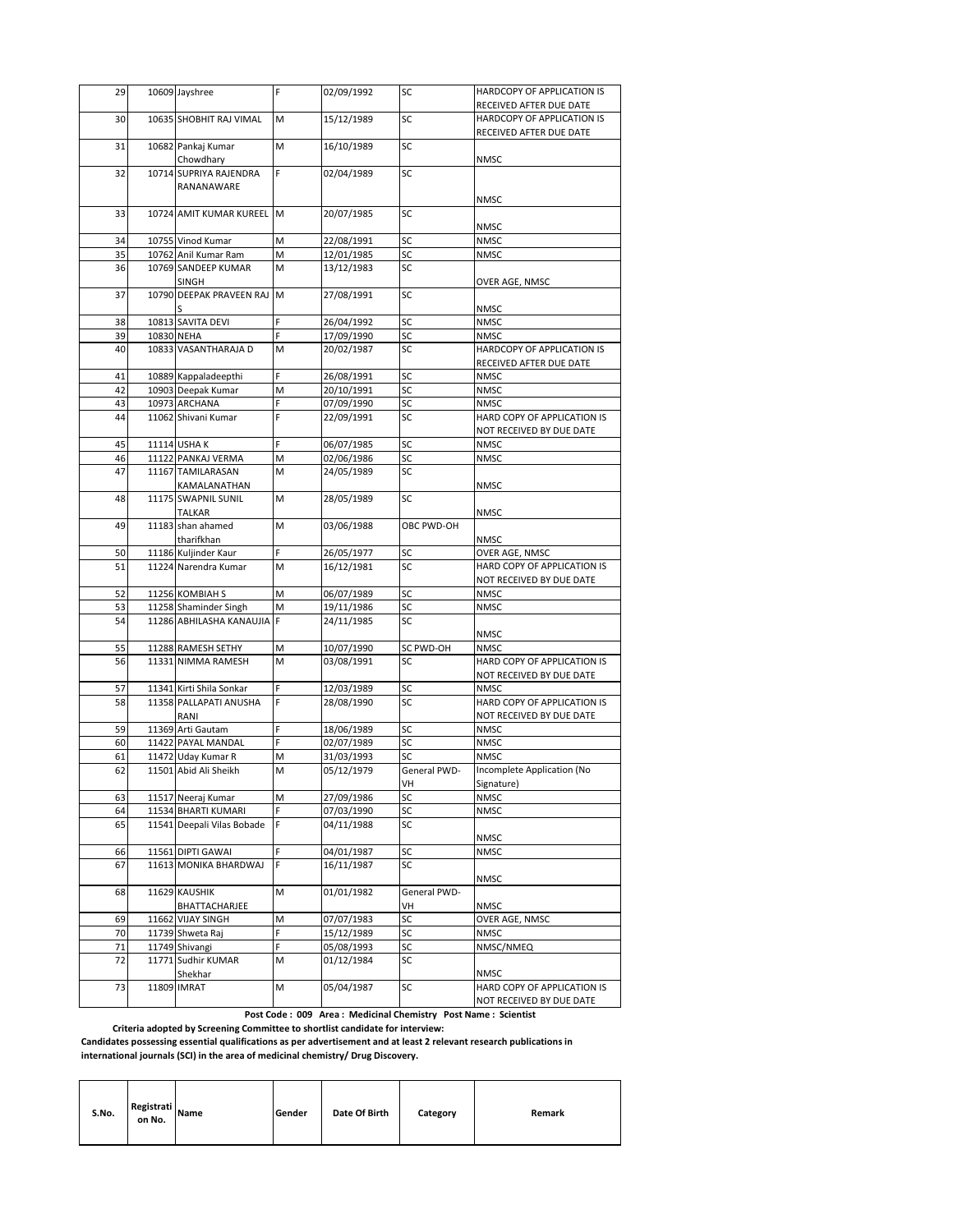| 1              | 10047 Sanjeev kumar         | M | 18/02/1983 | General - EWS | HARDCOPY OF APPLICATION IS    |
|----------------|-----------------------------|---|------------|---------------|-------------------------------|
|                | Sharma                      |   |            |               | NOT RECEIVED BY DUE DATE      |
| $\overline{2}$ | 10193 SUSHEEL GULATI        | M | 29/12/1992 | General - EWS | <b>NMSC</b>                   |
| R              | 10405 Shrikant Nilewar      | M | 14/05/1989 | General - EWS | HARDCOPY OF APPLICATION IS    |
|                |                             |   |            |               | NOT RECEIVED BY DUE DATE      |
| 4              | 10411 S KARTHICK            | M | 20/04/1993 | General - EWS | <b>NMSC</b>                   |
| 5              | 10534 Murali Satyanarayana  | M | 06/07/1989 | General - EWS |                               |
|                | Bethu                       |   |            |               |                               |
|                |                             |   |            |               | <b>NMSC</b>                   |
| 6              | 10653 RUPALI GANESH         | F | 17/01/1991 | General - EWS |                               |
|                | <b>DEOKAR</b>               |   |            |               | <b>NMSC</b>                   |
| $\overline{7}$ | 10741 Madhukar Shyam Said M |   | 23/06/1989 | General - EWS | HARDCOPY OF APPLICATION IS    |
|                |                             |   |            |               | NOT RECEIVED BY DUE DATE      |
| 8              | 10751 Sanjay Kumar          | M | 25/12/1989 | General - EWS | <b>NMSC</b>                   |
| 9              | 10774 Ankita Singh          | Ë | 30/10/1989 | General - EWS | <b>NMSC</b>                   |
| 10             | 10810 Mohd Sayeed SK        | M | 14/06/1989 | General - EWS |                               |
|                | Mohd Razzaque               |   |            |               | <b>NMEQ</b>                   |
| 11             | 10871 SHIVANGI AGARWAL      | F | 02/08/1990 | General - EWS |                               |
|                |                             |   |            |               | <b>NMEQ</b>                   |
| 12             | 10874 KRISHNA KUMARI        | F | 14/03/1989 | General - EWS |                               |
|                | <b>AVULA</b>                |   |            |               | <b>NMSC</b>                   |
| 13             | 10966 Subhasis Paul         | M | 21/07/1990 | General - EWS | No EWS Certificate            |
| 14             | 10976 Pritam Guha           | M | 03/02/1989 | General - EWS | <b>NMSC</b>                   |
| 15             | 11085 mohd anas shamsi      | M | 15/04/1990 | General - EWS | <b>NMSC</b>                   |
| 16             | 11119 Surabhi Gupta         | F | 23/02/1992 | General - EWS | No EWS Certificate            |
| 17             | 11219 MOHUA DAS             | F | 23/04/1991 | General - EWS | No EWS Certificate            |
| 18             | 11250 Santanu Mondal        | M | 19/11/1988 | General - EWS |                               |
|                |                             |   |            |               | No EWS Certificate & Over Age |
| 19             | 11318 Anushree Tripathi     | F | 08/06/1986 | General - EWS | <b>OVER AGE</b>               |
| 20             | 11416 Rohit Kholiya         | M | 21/04/1989 | General - EWS | HARDCOPY OF APPLICATION IS    |
|                |                             |   |            |               | RECEIVED AFTER DUE DATE       |
| 21             | 11446 Raman Arunachalam     | M | 15/06/1989 | General - EWS |                               |
|                |                             |   |            |               | <b>NMSC</b>                   |
| 22             | 11525 Minati Das            | F | 04/06/1991 | General - EWS | HARDCOPY OF APPLICATION IS    |
|                |                             |   |            |               | NOT RECEIVED BY DUE DATE      |
| 23             | 11570 Charu Mahawar         | F | 05/11/1983 | General - EWS | OVER AGE                      |
| 24             | 11726 Jeshma Kovvuri        | F | 26/01/1990 | General - EWS | HARDCOPY OF APPLICATION IS    |
|                |                             |   |            |               | NOT RECEIVED BY DUE DATE      |

 **Post Code : 010 Area : Process Development Chemistry Post Name : Scientist** 

**Criteria adopted by Screening Committee to shortlist candidate for interview:**

**Candidates possessing essential qualifications as per advertisement and relevant research work supported by at least 4 peer reviewed research publications.**

| S.No.                   | Registrati | Name                        | Gender | Date Of Birth | Category  | <b>Remark</b>              |
|-------------------------|------------|-----------------------------|--------|---------------|-----------|----------------------------|
|                         | on No.     |                             |        |               |           |                            |
| 1                       |            | 10007 Vipin Kumar           | M      | 18/07/1991    | General   |                            |
|                         |            |                             |        |               |           |                            |
|                         |            |                             |        |               |           |                            |
|                         |            |                             |        |               |           | <b>NMSC</b>                |
| $\overline{2}$          |            | 10015 sandhya mishra        | F      | 24/07/1989    | General   | NMSC.                      |
| 3                       |            | 10020 Somnath Das           | M      | 28/06/1989    | General   | HARDCOPY OF APPLICATION IS |
|                         |            |                             |        |               |           | NOT RECEIVED BY DUE DATE   |
| $\overline{\mathbf{A}}$ |            | 10041 VIVEK KUMAR PATEL     | M      | 14/03/1989    | General   |                            |
|                         |            |                             |        |               |           | <b>NMSC</b>                |
| 5                       |            | 10048 NIVEDITA SINGH        | F.     | 12/01/1987    | General   | <b>OVER AGE</b>            |
| 6                       |            | 10063 RAJANI KANT BARO      | M      | 15/02/1990    | General   | HARDCOPY OF APPLICATION IS |
|                         |            |                             |        |               |           | NOT RECEIVED BY DUE DATE   |
| 7                       |            | 10068 Suman Sharma          | F      | 24/08/1991    | General   | HARDCOPY OF APPLICATION IS |
|                         |            |                             |        |               |           | NOT RECEIVED BY DUE DATE   |
| 8                       |            | 10071 Dinesh Kumar L        | M      | 18/10/1991    | OBC.      | <b>NMSC</b>                |
| 9                       |            | 10073 SHWETA BISHT          | Ë      | 11/07/1989    | General   | HARDCOPY OF APPLICATION IS |
|                         |            |                             |        |               |           | NOT RECEIVED BY DUE DATE   |
| 10                      |            | 10074 SHIVANGI              | F      | 19/06/1991    | General   | <b>NMSC</b>                |
| 11                      |            | <b>10086 RAKHEE</b>         | Ë      | 15/05/1988    | OBC.      | <b>NMSC</b>                |
| 12                      |            | 10087 Swapna Samala         | Ë      | 19/09/1990    | ОВС       | <b>NMSC</b>                |
| 13                      |            | 10088 Raja Sekhar           | M      | 14/09/1991    | General   |                            |
|                         |            | Kalavacherla                |        |               |           | <b>NMSC</b>                |
| 14                      |            | 10093 Karthik Nuthalapati   | M      | 14/08/1988    | General   | HARDCOPY OF APPLICATION IS |
|                         |            |                             |        |               |           | NOT RECEIVED BY DUE DATE   |
| 15                      |            | 10147 PENKE VIJAYA BABU     | M      | 13/06/1984    | SC        |                            |
|                         |            |                             |        |               |           | <b>OVER AGE</b>            |
| 16                      |            | 10150 BANOTH SHEKHAR        | M      | 02/03/1989    | ST PWD-OH | <b>NMSC</b>                |
| 17                      |            | 10159 Mohd Belal Haider     | M      | 15/07/1991    | General   | HARDCOPY OF APPLICATION IS |
|                         |            |                             |        |               |           | NOT RECEIVED BY DUE DATE   |
| 18                      |            | 10163 Snehal Sunil Balbudhe |        | 31/08/1993    | OBC       |                            |
|                         |            |                             |        |               |           | <b>NMSC</b>                |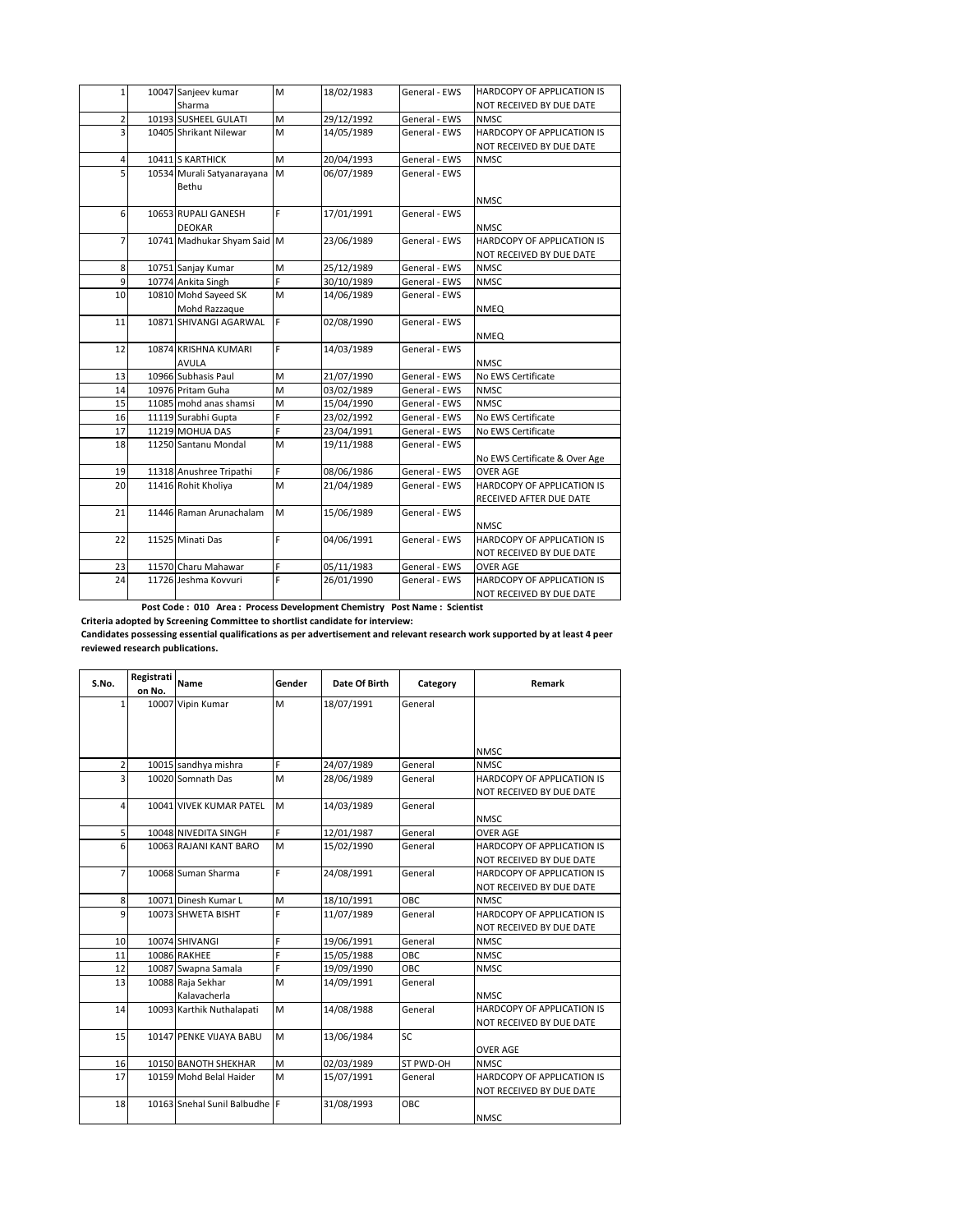| 19       |       | 10166 Nutanben Himmatlal                           | F      | 23/02/1991               | General            |                                                        |
|----------|-------|----------------------------------------------------|--------|--------------------------|--------------------|--------------------------------------------------------|
|          |       | Bhingaradiya                                       |        |                          |                    |                                                        |
| 20       |       | 10178 PRASHANT                                     | M      | 10/01/1994               | General PWD-       | <b>NMSC</b><br>HARDCOPY OF APPLICATION IS              |
|          |       | BHARDWAJ                                           |        |                          | OН                 | NOT RECEIVED BY DUE DATE                               |
| 21       |       | 10187 Anshu Kumari Pandey                          | F      | 08/01/1991               | General            |                                                        |
|          |       |                                                    |        |                          |                    | <b>NMSC</b>                                            |
| 22       |       | 10211 SUSHEEL GULATI                               | M      | 29/12/1992               | General            | <b>NMSC</b>                                            |
| 23       |       | 10216 Saravana Raj A                               | M      | 14/03/1987               | SC                 | HARDCOPY OF APPLICATION IS                             |
| 24       |       | 10219 Arvind Kumar Yadav                           | M      | 17/07/1987               | General            | RECEIVED AFTER DUE DATE                                |
|          |       |                                                    |        |                          |                    | OVER AGE                                               |
| 25       |       | 10256 LANDA                                        | M      | 20/03/1989               | OBC                | HARDCOPY OF APPLICATION IS                             |
|          |       | PURUSHOTTAM                                        |        |                          |                    | NOT RECEIVED BY DUE DATE                               |
| 26       |       | 10257 Sujeet Kumar                                 | M      | 05/01/1988               | General            |                                                        |
| 27       | 10279 | Choudhary<br>Virendra Kumar                        | M      | 28/11/1990               | General            | <b>OVER AGE</b><br><b>NMSC</b>                         |
| 28       |       | 10284 SHWETA                                       | Ë      | 22/08/1989               | General            |                                                        |
|          |       | PURUSHOTTAM                                        |        |                          |                    | HARDCOPY OF APPLICATION IS                             |
|          |       | DHAMANDE                                           |        |                          |                    | NOT RECEIVED BY DUE DATE                               |
| 29       |       | 10288 Varsha Jakhar                                | F      | 02/04/1993               | General            | <b>NMSC</b>                                            |
| 30<br>31 |       | 10300 ved prakash verma<br>10323 NEMALA SIVA KUMAR | М      | 15/07/1979               | SC<br>OBC          | <b>OVER AGE</b>                                        |
|          |       |                                                    | M      | 16/03/1993               |                    | <b>NMSC</b>                                            |
| 32       |       | 10345 KARTHICK S                                   | M      | 20/04/1993               | General            | <b>NMSC</b>                                            |
| 33       |       | 10374 Sourav Chatterjee                            | M      | 03/04/1985               | General            | <b>OVER AGE</b>                                        |
| 34       |       | 10392 ANU SINGH                                    | F      | 15/02/1994               | ОВС                | <b>NMSC</b>                                            |
| 35       |       | 10399 Manoj Kumar Ghosh                            | M      | 17/04/1991               | General            |                                                        |
| 36       |       | 10408 Ashish Rajeshkumar                           | M      | 19/08/1992               | General PWD-       | <b>NMSC</b>                                            |
|          |       | Kavaiya                                            |        |                          | OH                 |                                                        |
|          |       |                                                    |        |                          |                    | <b>NMSC</b>                                            |
| 37       |       | 10414 Ajeeta Anand                                 | F      | 07/07/1989               | General            | <b>NMSC</b>                                            |
| 38       |       | 10415 ANANYA MANDAL                                | F      | 20/12/1995               | General            | <b>NMSC</b>                                            |
| 39       |       | 10435 Debashis Dhara                               | M      | 16/03/1989               | General            | HARDCOPY OF APPLICATION IS                             |
| 40       |       |                                                    | F      |                          | General            | NOT RECEIVED BY DUE DATE                               |
| 41       |       | 10438 Dimpy Rani<br>10440 Manas Jana               | M      | 19/11/1990<br>24/05/1988 | General            | <b>NMSC</b><br>HARDCOPY OF APPLICATION IS              |
|          |       |                                                    |        |                          |                    | RECEIVED AFTER DUE DATE                                |
| 42       |       | 10492 DEEPAK KUMAR                                 | M      | 08/08/1987               | SC                 | HARDCOPY OF APPLICATION IS                             |
|          |       |                                                    |        |                          |                    | NOT RECEIVED BY DUE DATE                               |
| 43<br>44 |       | 10497 SUMANA Y KOTIAN<br>10531 KALPANA ASHOK       | F<br>F | 15/01/1990<br>31/01/1988 | General<br>SC      | <b>NMSC</b>                                            |
|          |       | PALASPAGAR                                         |        |                          |                    | NMSC                                                   |
| 45       |       | 10542 Neetu Singh                                  | F      | 09/07/1991               | General            | HARDCOPY OF APPLICATION IS                             |
|          |       |                                                    |        |                          |                    | NOT RECEIVED BY DUE DATE                               |
| 46       |       | 10558 Anugula Nagaraju                             | м      | 20/04/1986               | OBC                | HARDCOPY OF APPLICATION IS                             |
|          |       |                                                    | F      | 30/03/1989               |                    | NOT RECEIVED BY DUE DATE                               |
| 47<br>48 |       | 10560 SADIYA KHWAJA<br>10565 VIVEK P M             | M      | 28/08/1990               | General<br>General | <b>NMSC</b><br><b>NMSC</b>                             |
| 49       |       | 10593 AVINASH                                      | M      | 01/04/1992               | General            |                                                        |
|          |       | VII I HALRAO                                       |        |                          |                    |                                                        |
|          |       | PALODKAR                                           |        |                          |                    | NMSC                                                   |
| 50       | 10615 | <b>NEHA PANDEY</b>                                 |        | 19/08/1992               | General            | <b>NMSC</b>                                            |
| 51       | 10627 | <b>CHANDRA MOHAN</b>                               | М      | 25/03/1984               | SC                 | HARDCOPY OF APPLICATION IS<br>NOT RECEIVED BY DUE DATE |
| 52       |       | 10654 Avinash Sahu                                 | М      | 30/04/1988               | ОВС                | <b>NMSC</b>                                            |
| 53       |       | 10666 Debashis Dhara                               | M      | 16/03/1989               | General            | <b>NMSC</b>                                            |
| 54       |       | 10669 Aman Tripathi                                | М      | 17/03/1994               | General            | <b>NMSC</b>                                            |
| 55       |       | 10680 Nilesh Virbhadra                             | M      | 25/01/1990               | General            |                                                        |
|          |       | Hendre                                             |        |                          |                    | <b>NMSC</b>                                            |
| 56       | 10687 | Rupali Ganesh Deokar                               | F      | 17/01/1991               | General            | <b>NMSC</b>                                            |
| 57       | 10703 | Omkar Revu                                         | М      | 02/06/1988               | ОВС                | <b>OVER AGE</b>                                        |
| 58       |       | 10706 Shivani Chouhan                              | F      | 02/08/1994               | ОВС                | HARDCOPY OF APPLICATION IS                             |
|          |       |                                                    |        |                          |                    | RECEIVED AFTER DUE DATE                                |
| 59       | 10717 | SANDEEP TRIPATHI                                   | М      | 05/09/1989               | General            | <b>NMSC</b>                                            |
| 60       |       | 10726 RAKESH KUMAR                                 | M      | 20/07/1995               | General            | HARDCOPY OF APPLICATION IS                             |
| 61       |       | 10742 SHANJUL                                      | М      | 08/09/1995               | General            | NOT RECEIVED BY DUE DATE<br>HARDCOPY OF APPLICATION IS |
|          |       | SHRIVASTAVA                                        |        |                          |                    | NOT RECEIVED BY DUE DATE                               |
| 62       |       | 10744 MANYAM                                       | М      | 21/06/1994               | General            |                                                        |
|          |       | SUDHARSHAN REDDY                                   |        |                          |                    |                                                        |
|          |       |                                                    |        |                          |                    | <b>NMSC</b>                                            |
| 63       |       | 10748 SONAL MAHESHWARI                             | F      | 04/06/1990               | General            | NMSC                                                   |
| 64       |       | 10781 Nilendri Rout                                | F      | 28/03/1990               | General            | HARDCOPY OF APPLICATION IS                             |
|          |       |                                                    |        |                          |                    | NOT RECEIVED BY DUE DATE                               |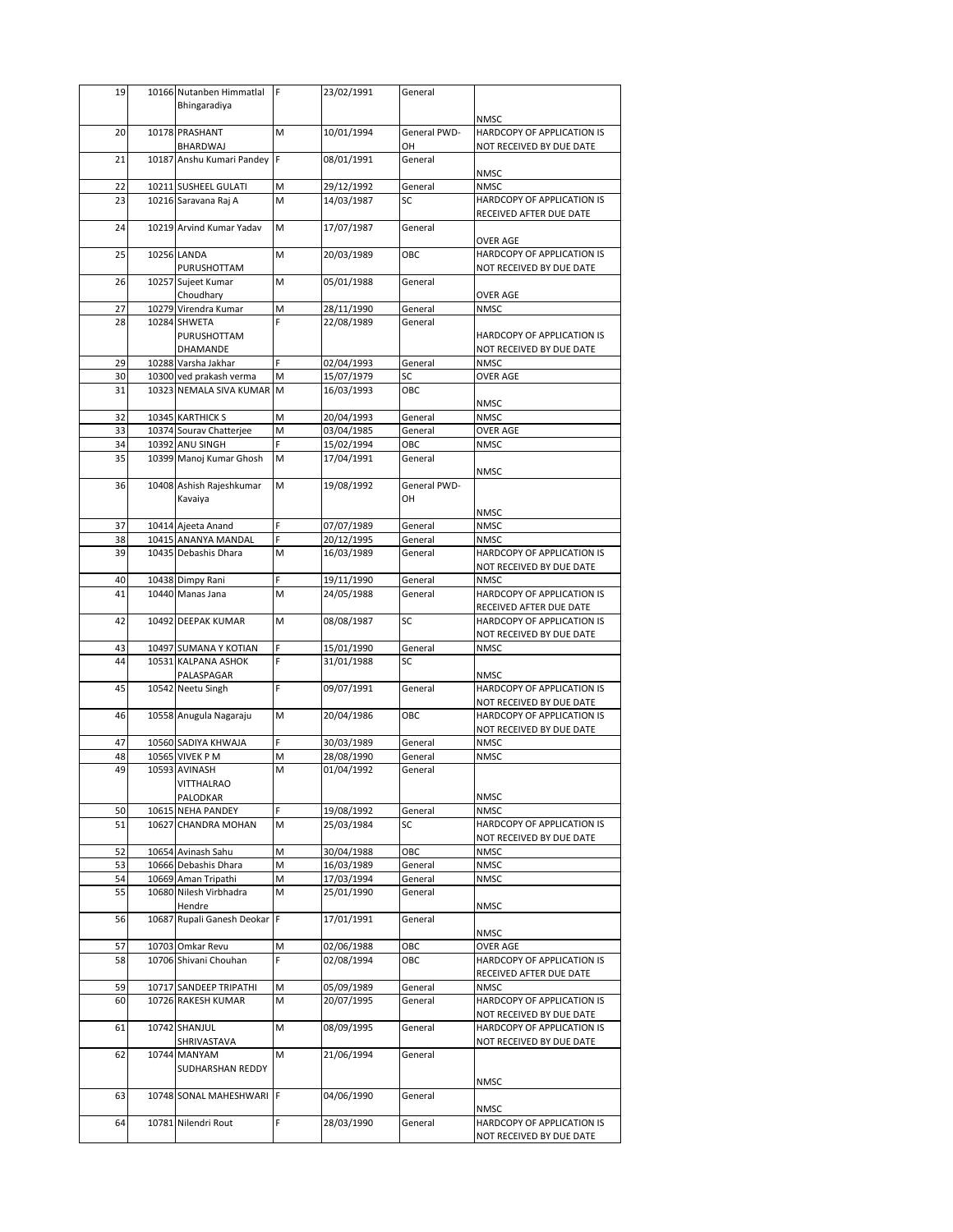| 65         | 10787 Satyanarayana                           | M      | 05/06/1986               | ОВС                |                                                       |
|------------|-----------------------------------------------|--------|--------------------------|--------------------|-------------------------------------------------------|
|            | Pochampally                                   |        |                          |                    | <b>NMSC</b>                                           |
| 66<br>67   | 10798 Sonam Patel<br>10819 Mohini Mohan Konai | M      | 13/07/1989<br>14/02/1991 | General<br>SC      | <b>NMSC</b>                                           |
|            |                                               |        |                          |                    | <b>NMSC</b>                                           |
| 68         | 10825 Gurpreet Kaur                           | F      | 17/07/1995               | SC                 | <b>NMSC</b>                                           |
| 69         | 10852 Prashant Pawanipagar M                  |        | 16/01/1996               | General            |                                                       |
|            |                                               |        |                          |                    | <b>NMSC</b>                                           |
| 70         | 10894 PIKKOO ORAON                            | M      | 01/07/1985               | ST                 | <b>OVER AGE</b>                                       |
| 71         | 10899 NEHA SANJAY PATIL                       | F      | 04/03/1994               | General            | NMSC                                                  |
| 72         | 10900 SUDHA SHANKAR                           | F      | 05/05/1989               | General            | <b>NMSC</b>                                           |
| 73         | 10906 ANKIT TIWARI                            | M      | 12/02/1994               | General            | HARDCOPY OF APPLICATION IS                            |
|            |                                               |        |                          |                    | RECEIVED AFTER DUE DATE                               |
| 74         | 10920 Vivek kumar Singh                       | М      | 24/07/1989               | General            | <b>NMSC</b>                                           |
| 75         | 10921 ANAND KUMAR                             | M      | 01/06/1991               | General            |                                                       |
| 76         | AWASTHI<br>10922 SATYAPRAKASH                 | M      | 30/11/1994               | SC                 | NMSC                                                  |
|            | SAHEBRAO GAJBHARE                             |        |                          |                    | HARDCOPY OF APPLICATION IS                            |
|            |                                               |        |                          |                    | NOT RECEIVED BY DUE DATE                              |
| 77         | 10945 Arun Kumar Gautam                       | M      | 09/11/1990               | General            |                                                       |
|            |                                               |        |                          |                    | NMSC                                                  |
| 78         | 10958 SIBA PRAKASH BHOI                       | M      | 20/02/1994               | General            | HARDCOPY OF APPLICATION IS                            |
| 79         | 10971 DEEPAK SINGH                            | M      | 08/02/1991               | General            | RECEIVED AFTER DUE DATE<br>NMSC                       |
| 80         | 10993 AMIT TIWARI                             | M      | 27/08/1994               | General            | NMSC                                                  |
| 81         | 11000 RAVI KUMAR                              | M      | 12/04/1994               | General            |                                                       |
|            | SONWANI                                       |        |                          |                    | NMSC                                                  |
| 82         | 11005 Mohd Shayan Suhail                      | M      | 31/08/1994               | General            |                                                       |
|            |                                               |        |                          |                    | NMSC                                                  |
| 83<br>84   | 11007 Jaideep Malik<br>11025 Vibha Devi       | М<br>F | 25/04/1993<br>01/07/1990 | General<br>General | NMSC<br><b>NMSC</b>                                   |
| 85         | 11035 Raj Kumar Tak                           | M      | 06/01/1991               | General            | HARDCOPY OF APPLICATION IS                            |
|            |                                               |        |                          |                    | RECEIVED AFTER DUE DATE                               |
| 86         | 11037 Subir Goswami                           | M      | 05/05/1990               | General            | <b>NMSC</b>                                           |
| 87         | 11038 ARVIND KUMAR                            | M      | 26/07/1990               | General            | <b>NMSC</b>                                           |
| 88         | 11048 Veeranjaneyulu Lanke M                  |        | 02/02/1988               | ОВС                | HARDCOPY OF APPLICATION IS                            |
|            |                                               |        |                          |                    | RECEIVED AFTER DUE DATE                               |
| 89<br>90   | 11052 UJJWAL KABIR<br>11072 SWATI VATS        | M<br>F | 25/07/1994<br>18/02/1988 | ОВС<br>General     | NMSC<br>OVER AGE                                      |
|            |                                               |        |                          |                    |                                                       |
|            |                                               |        |                          |                    |                                                       |
| 91         | 11088 ARVIND SINGH                            | М      | 22/11/1989               | General            | HARDCOPY OF APPLICATION IS<br>RECEIVED AFTER DUE DATE |
| 92         | 11095 NIKHIL SRIVASTAVA                       | M      | 18/07/1992               | General            |                                                       |
|            |                                               |        |                          |                    | <b>NMSC</b>                                           |
| 93         | 11104 JEYAKKUMAR                              | M      | 12/06/1986               | ОВС                |                                                       |
|            | PONMANI                                       |        |                          |                    | <b>OVER AGE</b>                                       |
| 94<br>95   | 11108 Ankita Srivastava                       | F<br>M | 03/11/1989               | General<br>General | NMSC<br>NMSC                                          |
| 96         | 11109 Ajeet Chandra<br>11120 Vijaya           | Ė      | 13/03/1991<br>29/12/1993 | ОВС                | <b>NMSC</b>                                           |
| 97         | 11121 Ravichandiran                           | Μ      | 20/04/1986               | ОВС                | OVER AGE                                              |
| 98         | 11134 Upender Kumar                           | M      | 02/10/1990               | SC                 | <b>NMSC</b>                                           |
| 99         | 11150 Bhawna Panjwani                         |        | 06/12/1992               | General            | HARDCOPY OF APPLICATION IS                            |
|            |                                               |        |                          |                    | NOT RECEIVED BY DUE DATE                              |
| 100        | 11154 SUNIL KUMAR                             | M      | 31/03/1988               | ОВС                |                                                       |
| 101        | NECHIPADAPPU<br>11161 ABDUL BASIT             | М      | 22/08/1993               | General            | OVER AGE                                              |
|            | KHATKHATAY                                    |        |                          |                    | NMSC                                                  |
| 102        | 11193 Dheemanth                               | М      | 28/08/1991               | ОВС                |                                                       |
|            | Katnapelly                                    |        |                          |                    | NMSC                                                  |
| 103        | 11199 Nayna agrawal                           | F      | 06/11/1996               | General            | <b>NMSC</b>                                           |
| 104        | 11204 Sanket Devidas Chafle M                 |        | 04/12/1994               | ОВС                | <b>NMSC</b>                                           |
| 105        | 11294 Srikanth Kumar                          | м      | 02/07/1990               | General            | Incomplete application (No                            |
|            | Gangam                                        |        |                          |                    | signature)                                            |
| 106        | 11298 Rajat Kumar Sonkar                      | M      | 15/07/1995               | General            | HARDCOPY OF APPLICATION IS                            |
|            |                                               |        |                          |                    | NOT RECEIVED BY DUE DATE                              |
| 107        | 11302 ANNU MISHRA                             |        | 28/06/1993               | General            | NMSC                                                  |
| 108        | 11314 Battula Ramya Krishna F                 |        | 20/02/1991               | General            | <b>NMSC</b>                                           |
| 109        | 11356 Shilpi Verma                            | F      | 31/12/1990               | General            | <b>NMSC</b>                                           |
| 110        | 11360 Shalini Shikha                          | F      | 13/05/1989               | General            | <b>NMSC</b>                                           |
| 111        | 11363 Sereya Koneru                           |        | 24/05/1989               | General            | <b>NMSC</b>                                           |
| 112        | 11366 ATANU SARKAR                            | М      | 10/02/1992               | General            | <b>NMSC</b>                                           |
| 113        | 11371 PALLAVI KIRAN                           | F      | 11/12/1990               | General            | <b>NMSC</b>                                           |
| 114        | 11382 MINJU JOY                               | F      | 30/04/1989               | General            | <b>NMSC</b>                                           |
| 115        | 11405 NITISH GUPTA                            | М      | 30/04/1995               | General            | <b>NMSC</b>                                           |
| 116<br>117 | 11455 Nistha Roy<br>11493 suraj patel         | М      | 23/03/1995<br>28/08/1993 | General<br>General | <b>NMSC</b><br>NMSC                                   |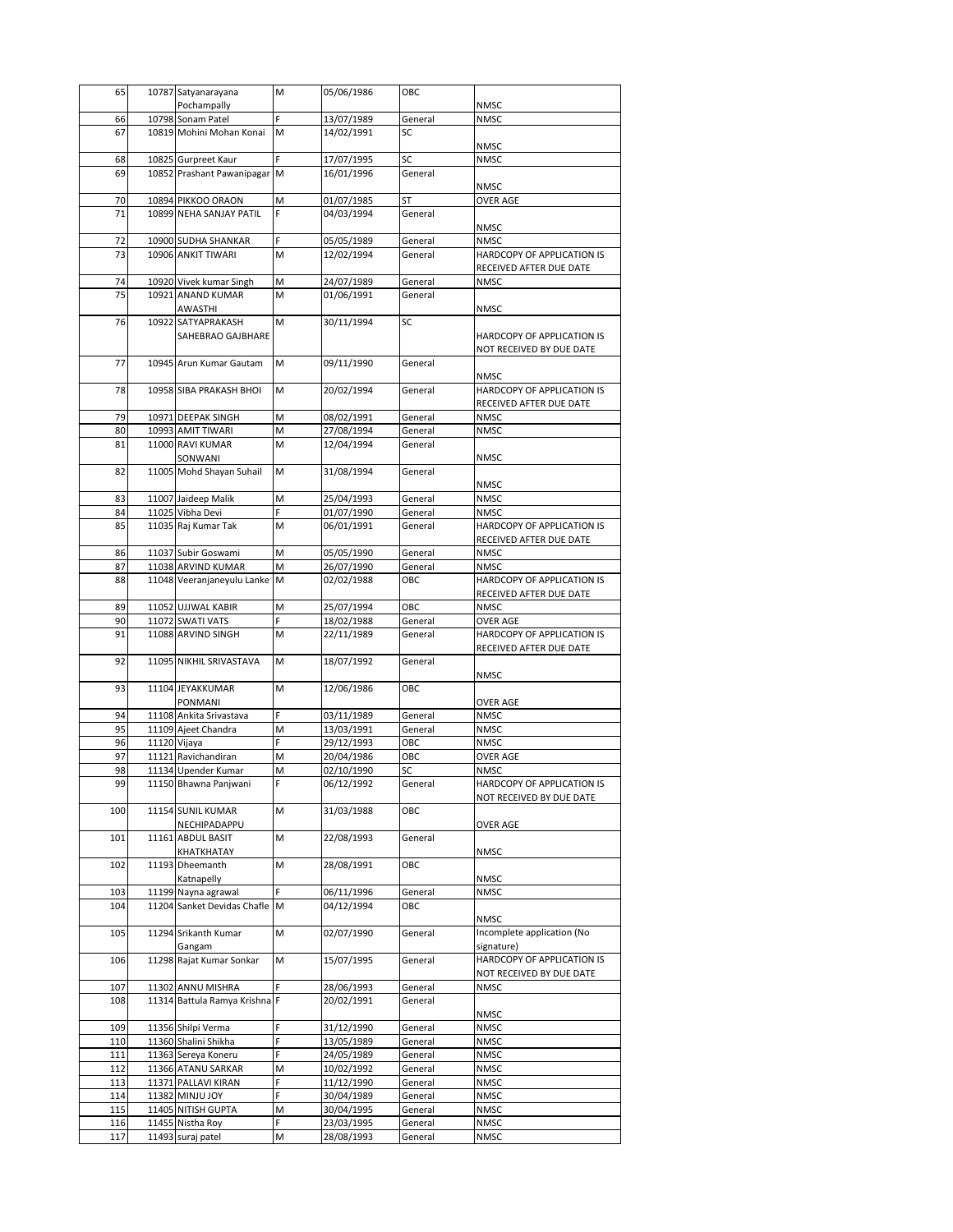| 118 |             | 11520 Ankita Singh                                                              |   | 30/10/1989 | General    | <b>NMSC</b>                       |
|-----|-------------|---------------------------------------------------------------------------------|---|------------|------------|-----------------------------------|
| 119 |             | 11576 SHIKHA SHARMA                                                             | E | 21/06/1992 | General    | <b>HARDCOPY OF APPLICATION IS</b> |
|     |             |                                                                                 |   |            |            | <b>NOT RECEIVED BY DUE DATE</b>   |
| 120 |             | 11596 Charu Mahawar                                                             |   | 05/11/1983 | General    | <b>OVER AGE</b>                   |
| 121 |             | 11616 Neha Taneja                                                               |   | 17/09/1988 | General    | <b>OVER AGE</b>                   |
| 122 |             | 11626 Garima Vishal                                                             |   | 18/10/1990 | <b>SC</b>  | <b>NMSC</b>                       |
| 123 | 11650 Pinki |                                                                                 |   | 11/12/1991 | <b>OBC</b> | <b>NMSC</b>                       |
| 124 |             | 11750 MANASA KONGOT                                                             |   | 14/11/1991 | General    | <b>NMSC</b>                       |
| 125 |             | 11760 Mohitosh Bhadra                                                           | M | 17/05/1990 | <b>OBC</b> | <b>NMSC</b>                       |
| 126 |             | 11777 ROLLSAHU                                                                  |   | 10/11/1994 | OBC        | <b>HARDCOPY OF APPLICATION IS</b> |
|     |             |                                                                                 |   |            |            | <b>NOT RECEIVED BY DUE DATE</b>   |
| 127 |             | 11789 MOHD SAYEED SK                                                            | M | 14/06/1989 | General    |                                   |
|     |             | <b>MOHD RAZZAQUE</b>                                                            |   |            |            |                                   |
|     |             |                                                                                 |   |            |            | <b>NMSC</b>                       |
|     |             | Post Code: 014 Area: IPR Management & Business Development Post Name: Scientist |   |            |            | Criteria                          |

adopted by Screening Committee to shortlist candidate for interview:

1. Essential qualifications as per the advertisement no. 10/2020

AND

PGDIPR OR Registered Patent Agent OR MBA in Pharmaceutical Management / Technology Management OR atleast one patent filed/granted OR atleast two years of experience in IP Management.

| $\mathbf{1}$   | 10024 Nishi Verma            | F | 24/07/1989 | General | NOT MEETING ESSENTIAL<br><b>QUALIFICATION</b>        |
|----------------|------------------------------|---|------------|---------|------------------------------------------------------|
| $\overline{2}$ | 10032 Nishant Gupta          | M | 15/09/1998 | General | NOT MEETING ESSENTIAL<br><b>QUALIFICATION</b>        |
| 3              | 10092 Ravi Pandey            | M | 24/10/1986 | General | <b>NOT MEETING ESSENTIAL</b><br><b>QUALIFICATION</b> |
| 4              | 10144 PRINCY C P             | F | 17/05/1989 | General | NOT MEETING SCREENING<br><b>CRITERIA</b>             |
| 5              | 10145 Harshita Saxena        | F | 16/07/1990 | General | <b>NOT MEETING ESSENTIAL</b><br>QUALIFICATION        |
| 6              | 10182 SWARNADEEP<br>BANERJEE | M | 24/02/1996 | General | <b>NOT MEETING ESSENTIAL</b><br><b>QUALIFICATION</b> |
| 7              | 10228 EKTA ANTHONY           | F | 16/08/1992 | General | NOT MEETING ESSENTIAL<br><b>QUALIFICATION</b>        |
| 8              | 10255 Akshyansh Kumar        | M | 01/06/1994 | General | <b>NOT MEETING ESSENTIAL</b><br><b>QUALIFICATION</b> |
| 9              | 10268 ANKITA RAI             | F | 09/09/1994 | General | NOT MEETING ESSENTIAL<br>QUALIFICATION               |
| 10             | 10306 Karthick Velu          | M | 01/07/1988 | ОВС     | <b>OVERAGE</b>                                       |
| 11             | 10320 VERSHA YADAV           | F | 13/01/1995 | OBC     | NOT MEETING ESSENTIAL<br>QUALIFICATION               |
| 12             | 10322 RAMBHA CHAUDHARY F     |   | 21/01/1995 | General | NOT MEETING ESSENTIAL<br>QUALIFICATION               |
| 13             | 10349 subrat sahu            | M | 01/07/1983 | ОВС     | <b>OVERAGE</b>                                       |
| 14             | 10375 Pratyush Sinha         | M | 27/12/1989 | General | NOT MEETING ESSENTIAL<br>QUALIFICATION               |
| 15             | 10379 Ashok P                | M | 09/10/1986 | ОВС     | OVERAGE                                              |
| 16             | 10395 RASHMI DONGERDIYE      | F | 30/09/1992 | General | NOT MEETING ESSENTIAL<br>QUALIFICATION               |
| 17             | 10397 ASHISH PRABHAT         | M | 24/05/1989 | General | NOT MEETING ESSENTIAL<br><b>QUALIFICATION</b>        |
| 18             | 10410 Jaishree Jeyaraman     | F | 25/01/1986 | General | OVERAGE                                              |
| 19             | 10424 ANISH ABRAHAM          | M | 19/01/1993 | General | NOT MEETING ESSENTIAL<br>QUALIFICATION               |
| 20             | 10454 Preeti                 | F | 29/10/1989 | General | <b>NOT MEETING ESSENTIAL</b><br>QUALIFICATION        |
| 21             | 10470 Manu Shree             | Ë | 01/06/1990 | General | NOT MEETING SCREENING<br><b>CRITERIA</b>             |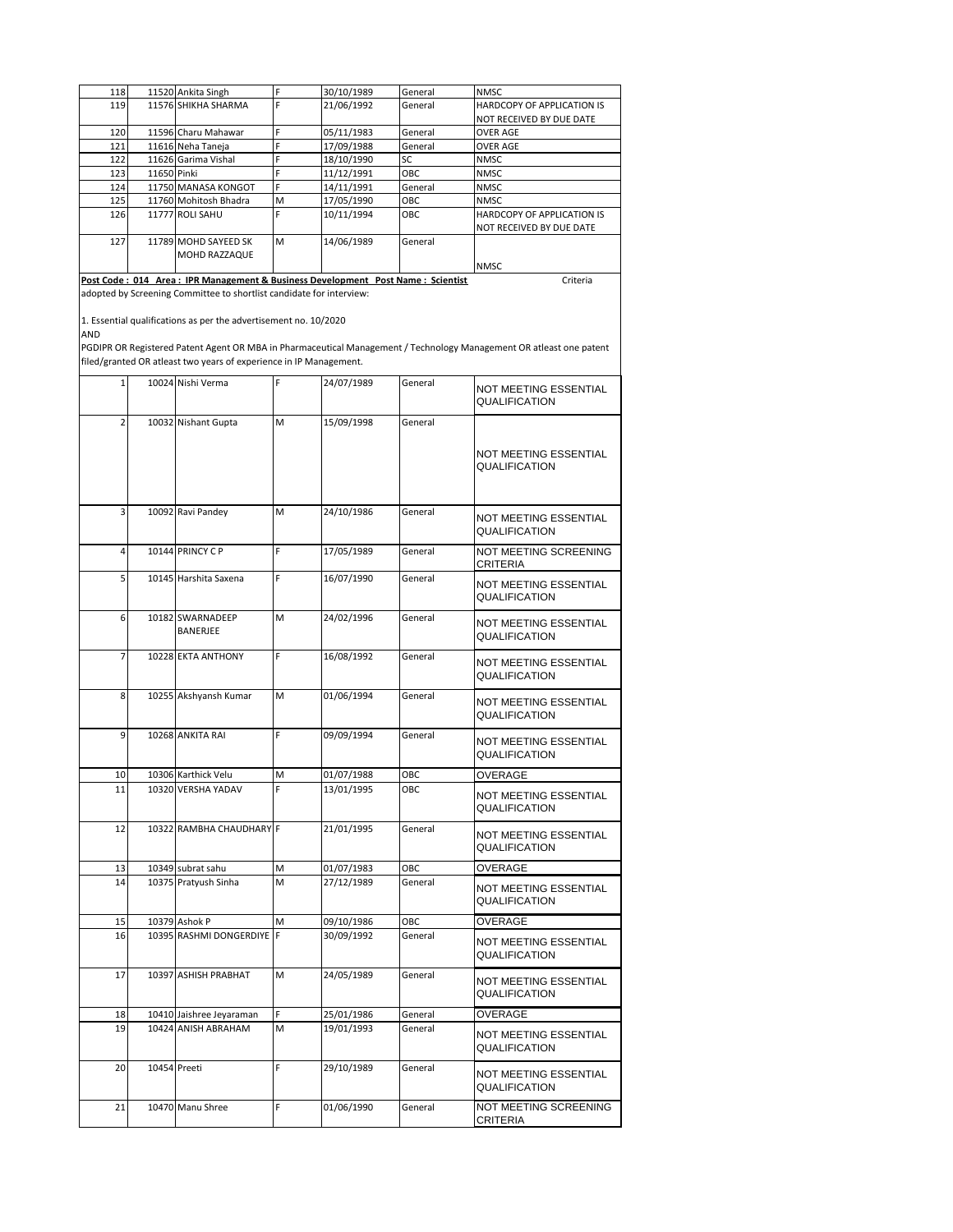| 22 |       | 10480 Uzma Jabeen                       |    | 10/11/1991 | General    | NOT MEETING ESSENTIAL<br><b>QUALIFICATION</b> |
|----|-------|-----------------------------------------|----|------------|------------|-----------------------------------------------|
| 23 |       | 10484 Parul Garg                        | F  | 06/08/1989 | General    | NOT MEETING SCREENING<br><b>CRITERIA</b>      |
| 24 |       | 10490 DEEPAK G M                        | M  | 15/12/1991 | <b>ST</b>  | NOT MEETING ESSENTIAL<br><b>QUALIFICATION</b> |
| 25 |       | 10543 Surbhi Aggarwal                   | F  | 28/09/1989 | General    | NOT MEETING SCREENING<br><b>CRITERIA</b>      |
| 26 |       | 10546 SUMATHI POLEBOINA                 | F  | 14/06/1990 | <b>ST</b>  | HARD COPY NOT RECEIVED                        |
| 27 |       | 10596 SARADA PRASANNA<br><b>MALLICK</b> | M  | 05/03/1988 | SC         | OVERAGE                                       |
| 28 |       | 10605 FAAIZA SHAHID                     | F  | 20/02/1988 | General    | OVERAGE                                       |
| 29 |       | 10626 Raja K                            | M  | 21/03/1988 | OBC        | HARD COPY NOT RECEIVED                        |
| 30 |       | 10630 Sonam Patel                       | F  | 13/07/1989 | General    | NOT MEETING SCREENING<br>CRITERIA             |
| 31 |       | 10646 Balram Singh Yadav                | M  | 16/07/1985 | OBC        | <b>OVERAGE</b>                                |
| 32 |       | 10656 S NEELUFAR SHAMA                  | F  | 04/04/1988 | General    | HARD COPY NOT RECEIVED                        |
| 33 |       | 10658 CHANDAN CHANDNA                   | M  | 28/01/1985 | OBC        | NOT MEETING ESSENTIAL<br>QUALIFICATION        |
| 34 |       | 10679 Sumit Singh Verma                 | м  | 01/07/1991 | OBC        | NOT MEETING SCREENING<br>CRITERIA             |
| 35 |       | 10716 DRSUSHIL KUMAR<br><b>BAROLIA</b>  | M  | 14/08/1984 | SC         | <b>OVERAGE</b>                                |
| 36 |       | 10732 RAJESHWARI PAL                    | F  | 02/10/1997 | General    | HARD COPY NOT RECEIVED                        |
| 37 |       | 10765 SONIA K                           | F  | 09/11/1985 | ОВС        | OVERAGE                                       |
| 38 |       | 10785 VIPUL SAXENA                      | M  | 03/02/1989 | General    | NOT MEETING ESSENTIAL<br><b>QUALIFICATION</b> |
| 39 |       | 10826 RAMAM SRIPADA                     | М  | 29/06/1989 | General    | NOT MEETING SCREENING<br><b>CRITERIA</b>      |
| 40 |       | 10836 AREM QAYUM                        | F  | 04/02/1985 | General    | <b>OVERAGE</b>                                |
| 41 |       | 10892 ANISH ABRAHAM                     | M  | 19/01/1993 | General    | NOT MEETING ESSENTIAL<br>QUALIFICATION        |
| 42 |       | 10907 RAHUL BHIMRAO<br>PATIL            | M  | 12/09/1991 | General    | HARD COPY NOT RECEIVED                        |
| 43 |       | 10910 Bessy Titus                       | F  | 24/06/1987 | General    | OVERAGE                                       |
| 44 |       | 10957 JASLEEN RAJPAL                    | F  | 09/09/1995 | General    | NOT MEETING ESSENTIAL<br><b>QUALIFICATION</b> |
| 45 |       | 10961 Radhika R                         | F  | 13/04/1989 | General    | NOT MEETING SCREENING<br>CRITERIA             |
| 46 |       | 10995 AKANKSHA<br><b>MEHROTRA</b>       | F  | 10/12/1990 | General    | NOT MEETING SCREENING<br><b>CRITERIA</b>      |
| 47 |       | 11003 BHAWANA SHARMA                    | IF | 16/08/1989 | General    | NOT MEETING SCREENING<br><b>CRITERIA</b>      |
| 48 |       | 11010 M V ROHITH                        | М  | 25/03/1987 | OBC PWD-VH | NOT MEETING ESSENTIAL<br>QUALIFICATION        |
| 49 |       | 11051 Vijay Kumar Sattiraju             | M  | 18/07/1989 | General    | NOT MEETING ESSENTIAL<br><b>QUALIFICATION</b> |
| 50 |       | 11192 PRASHANT P                        | M  | 08/03/1993 | General    | NOT MEETING ESSENTIAL<br><b>QUALIFICATION</b> |
| 51 |       | 11209 SHRISH CHANDRA<br>PANDEY          | М  | 15/10/1992 | General    | NOT MEETING ESSENTIAL<br><b>QUALIFICATION</b> |
| 52 |       | 11222 Richa Singh                       | F  | 04/05/1995 | General    | HARD COPY NOT RECEIVED                        |
| 53 |       | 11229 TAMILARASAN<br>KAMALANATHAN       | M  | 24/05/1989 | SC         | NOT MEETING SCREENING<br><b>CRITERIA</b>      |
| 54 | 11247 | Santhosh S.B.                           | М  | 09/07/1992 | ОВС        | NOT MEETING SCREENING<br>CRITERIA             |
| 55 |       | 11276 Nawed Anjum                       | м  | 01/06/1989 | General    | HARD COPY NOT RECEIVED                        |
| 56 |       | 11321 Dipanithya Banerjee               | F  | 25/10/1989 | General    | NOT MEETING ESSENTIAL<br>QUALIFICATION        |
| 57 |       | 11379 Pappula Vijayendar<br>Reddy       | М  | 07/08/1987 | General    | OVERAGE                                       |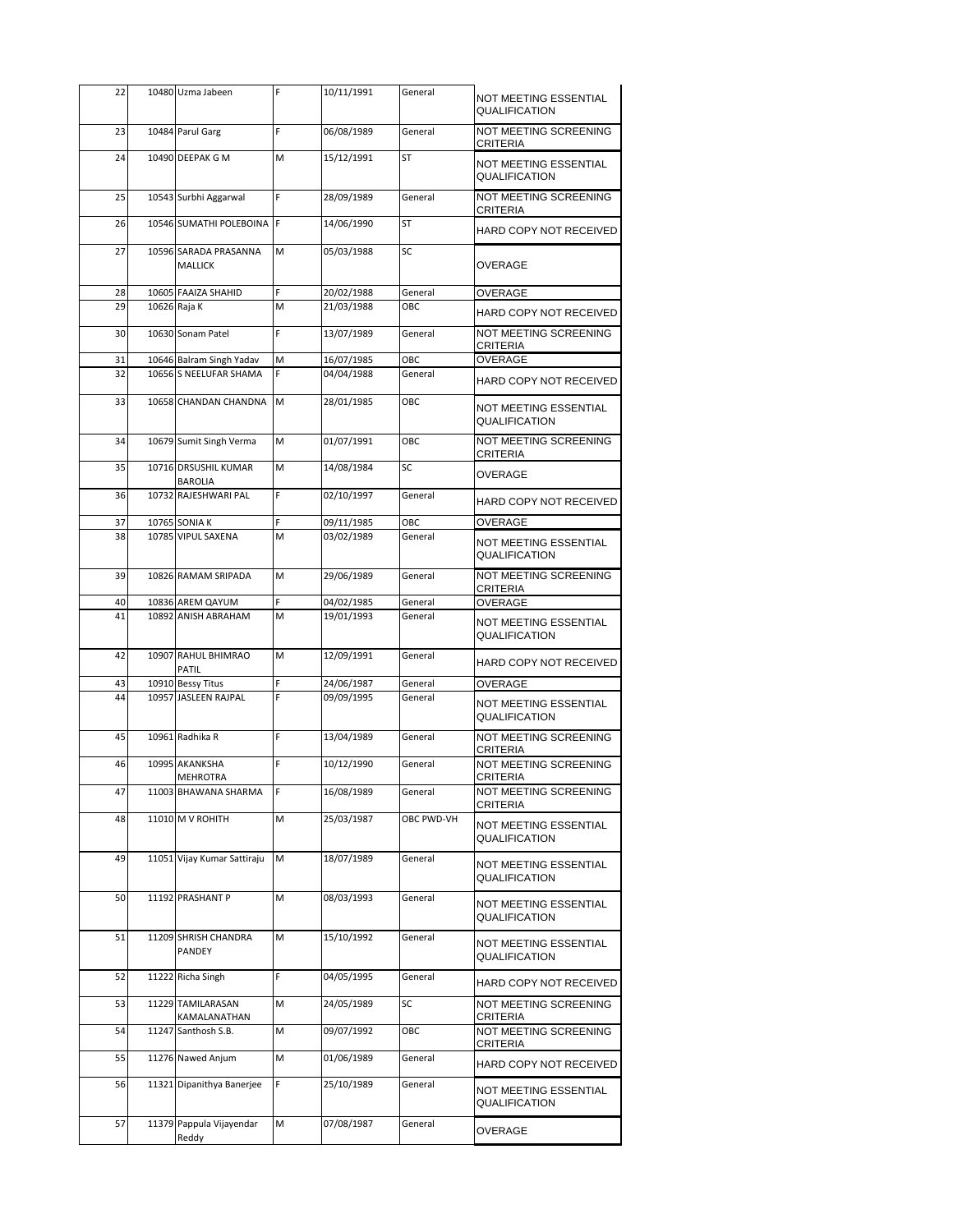| 58 |       | 11380 Urvashi Goyal                  |   | 08/11/1995 | General                   | NOT MEETING ESSENTIAL<br><b>QUALIFICATION</b>                   |
|----|-------|--------------------------------------|---|------------|---------------------------|-----------------------------------------------------------------|
| 59 |       | 11383 SUBRATA GHOSH                  | M | 06/08/1991 | General                   | NOT MEETING SCREENING<br><b>CRITERIA</b>                        |
| 60 |       | 11399 HEMALATHA<br>THIYAGARAJAN      | F | 09/08/1991 | OBC.                      | NOT MEETING ESSENTIAL<br>QUALIFICATION                          |
| 61 |       | 11428 DEEPIKA SINGH                  | F | 19/12/1978 | General                   | OVERAGE                                                         |
| 62 |       | 11490 Garima Vishal                  | F | 18/10/1990 | SC                        | <b>NOT MEETING ESSENTIAL</b><br>QUALIFICATION                   |
| 63 |       | 11494 Shalini Shikha                 | F | 13/05/1989 | General                   | <b>NOT MEETING ESSENTIAL</b><br>QUALIFICATION                   |
| 64 |       | 11522 Ankita Singh                   | F | 30/10/1989 | General                   | NOT MEETING SCREENING<br><b>CRITERIA</b>                        |
| 65 |       | 11533 RANJANA KUMARI                 | Ë | 02/01/1990 | OBC                       | NOT MEETING SCREENING<br><b>CRITERIA</b>                        |
| 66 |       | 11567 ARCHANA                        | F | 07/09/1990 | SC                        | NOT MEETING SCREENING<br><b>CRITERIA</b>                        |
| 67 | 11580 | VIJAYKRISHNARAJ M                    | M | 22/07/1988 | OBC                       | OVERAGE                                                         |
| 68 |       | 11589 VARSHA PADHI                   | F | 13/08/1990 | General                   | <b>NOT MEETING ESSENTIAL</b><br>QUALIFICATION                   |
| 69 |       | 11603 Ashish Soda                    | M | 25/10/1991 | SC                        | HARD COPY NOT RECEIVED                                          |
| 70 |       | 11663 ANNISH JAIN                    | M | 10/07/1992 | General                   | <b>HARDCOPY OF</b><br>APPLICATION IS RECEIVED<br>AFTER DUE DATE |
| 71 |       | 11664 Anand Krishna Gupta            | M | 09/08/1996 | General                   | HARD COPY NOT RECEIVED                                          |
| 72 |       | 11665 MOHAMMAD<br>SHAHRUKH           | M | 17/05/1994 | General                   | <b>NOT MEETING ESSENTIAL</b><br>QUALIFICATION                   |
| 73 |       | 11666 GOPAL BIHARI SINHA             | M | 01/03/1989 | General                   | NOT MEETING ESSENTIAL<br><b>QUALIFICATION</b>                   |
| 74 |       | 11688 Nitish Kumar Chawla            | M | 23/10/1990 | General PWD-<br><b>HH</b> | NOT MEETING ESSENTIAL<br><b>QUALIFICATION</b>                   |
| 75 |       | 11716 AGAM JAIN                      | M | 03/07/1990 | General                   | <b>NOT MEETING ESSENTIAL</b><br><b>QUALIFICATION</b>            |
| 76 |       | 11717 Aditya Tyagi                   | M | 11/12/1993 | General                   | NOT MEETING ESSENTIAL<br>QUALIFICATION                          |
| 77 |       | 11733 sakshi sahu                    | F | 04/03/1997 | General                   | HARD COPY NOT RECEIVED                                          |
| 78 |       | 11770 NIRBHAY SINGH                  | M | 02/01/1990 | General                   | NOT MEETING ESSENTIAL<br>QUALIFICATION                          |
| 79 |       | 11779 MALLADI SAMEER<br><b>KUMAR</b> | M | 20/12/1992 | General                   | HARD COPY NOT RECEIVED                                          |
| 80 |       | 11794 Sanjay S                       | M | 26/05/1989 | General                   | NOT MEETING ESSENTIAL<br><b>QUALIFICATION</b>                   |

 **Post Code : 015 Area : S&T Management Post Name : Scientist Criteria Criteria Criteria Criteria adopted by Screening Committee to shortlist candidate for interview:**

**A. For OBC Category:**

**1. Essential qualification as per advertisement.**

**2. Minimum 60 % marks in 10th, 12th, Graduation, Post-Graduation exams.**

**B. For PwD:**

**1. Essential qualification as per advertisement.**

| S.No. | Registrati<br>on No. | Name                                | Gender | Date Of Birth | Category   | <b>Remark</b>                     |
|-------|----------------------|-------------------------------------|--------|---------------|------------|-----------------------------------|
|       |                      | 11079 DUSHYANT KUMAR                | M      | 10/09/1988    | OBC PWD-HH | <b>HARDCOPY OF APPLICATION IS</b> |
|       |                      | 11307 SAMBHAV<br><b>VISHWAKARMA</b> | M      | 30/04/1987    | OBC        | NOT RECEIVED BY DUE DATE          |
|       |                      |                                     |        |               |            | <b>NMSC</b>                       |